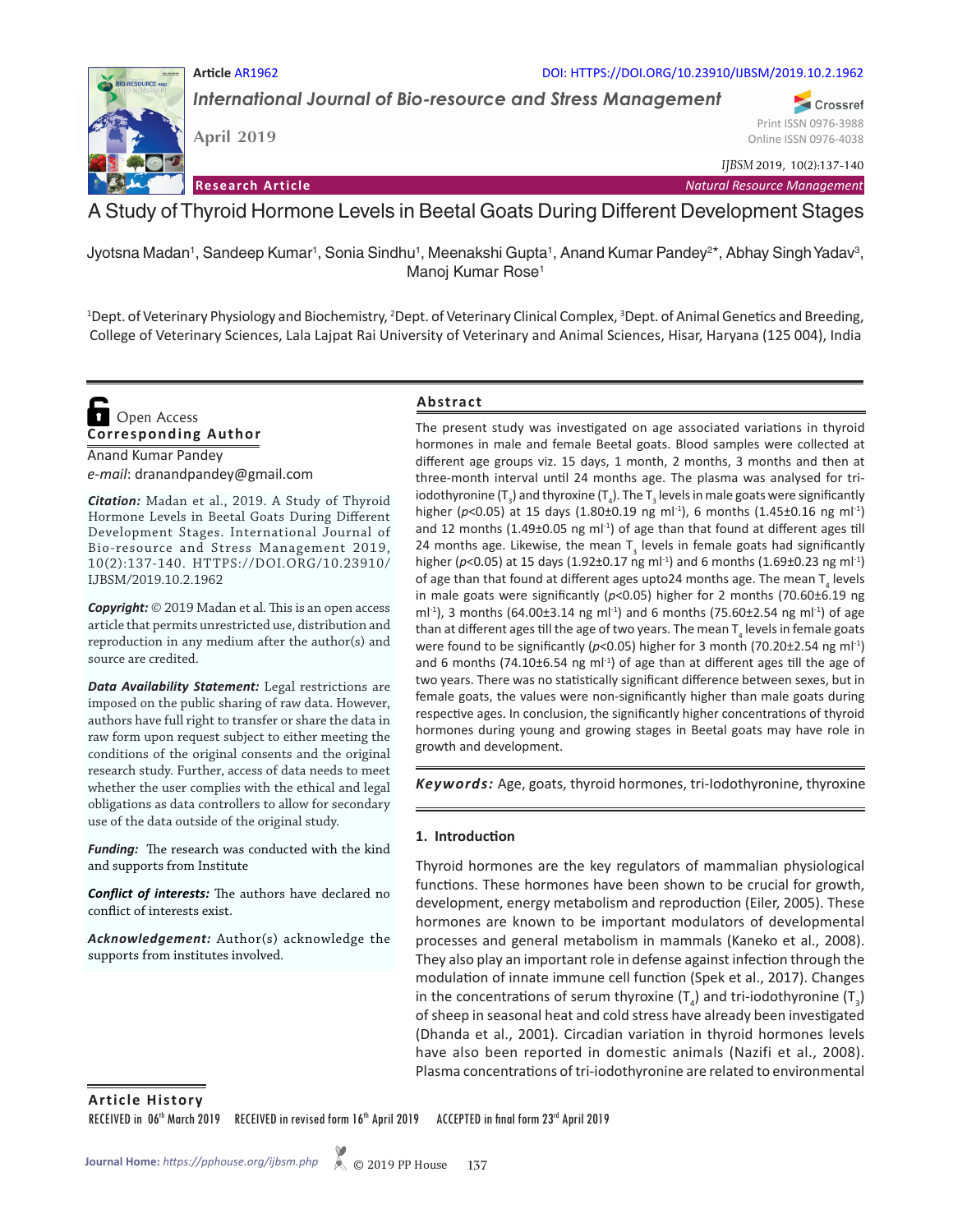temperature (Yahav et al., 1996; Rose et al., 2012) and levels fall immediately after heat exposure in poultry (Uni et al., 2001). Age related differences in the level of thyroid hormones have also been investigated in buffaloes (Sharma et al., 1985). The variations in thyroid hormone levels in different breeds of cattle have been reported (Rastogi and Agarwal, 1990). Previous studies have reported variations in  $\mathsf{T}_\mathsf{3}$  levels between male and female goats, with higher concentrations in female goats (Celi et al., 2003; Todini, 2007; Pandey et al., 2011) and ewe (Eswari et al., 1999). The  ${\sf T}_{_{\rm 3}}$  and  ${\sf T}_{_{\rm 4}}$  concentrations remain lower during pregnancy than lactating beetal-cross goats (Raoofi et al., 2017).

Broadly,  $T_{3}$  and  $T_{4}$  regulate the cell functions through stimulating oxygen utilization and heat production in all types of body cells. These hormones enhance the basal metabolic rate, makes easy to available more glucose to cells, stimulate protein synthesis, increase lipid metabolism, and stimulate cardiac and neural functions, consequently affecting the cell metabolism (Raoofi et al., 2017). There is no report showing the age-related differences of thyroid hormones in goats. In the present study, we investigated the levels of thyroid hormones and tried to correlate them with different age groups of Beetal goats.

### **2. Materials and Methods**

The investigation was carried out on twenty Beetal goats (10 male and 10 female) maintained in the animal farm of the Department of Animal Genetics and Breeding, Lala Lajpat Rai University of Veterinary and Animal Sciences, Hisar, India between 2016 and 2018. These animals were housed in concrete paddocks with an open enclosure and were fed gram straw, concentrate mixture and greens along with 5-6 h of daily grazing. Drinking water was provided *ad libitum*. The blood samples were collected via jugular vein at different age's viz. 15 days, 1 month, 2 months, 3 months and after every three months till the age of 24 months. The plasma was separated by centrifugation and stored at -20 °C till analysis.

The plasma was analysed for  $T_{3}$  and  $T_{4}$  by Enzyme Immuno Assay (EIA) technique using Total (tT $_{_3}$ ) EIA and total (tT $_{_4}$ ) EIA kits respectively supplied by Bio-Detect, DB Maarn, Netherlands. The protocol as supplied with kit based on competitive enzyme immune assay was followed. Briefly, the plasma sample, antibody and enzyme labelled antigen were incubated in a micro-well for 60 min. After obtaining equilibrium the excess reagents were washed off via a wash step. A chromogensubstrate (tetramethylbenzidine-hydrogen peroxide) was added. After 15 min of incubation, the reaction was stopped by theaddition of strong acid. The colour developed was inversely proportional to the concentration of un-labelled thyroid hormones in calibrators, controls and samples. Standard curve was elaborated with the four parameters logistic curve and the hormone concentrations was calculated through inbuilt software in plate reader (Thermo Scientific Multiskan FC). The data were statistically analyzed using ANOVA followed by

Duncan's multiple range test for comparison among different age groups using SPSS software.

#### **3. Results and Discussion**

The mean values of  $\mathsf{T}_\mathsf{3}$  and  $\mathsf{T}_\mathsf{4}$  in male and female Beetal goats during different ages were presented in Table 1 and Table 2, respectively. The mean  $T_{3}$  levels in male goats were found to be significantly (*p*<0.05) higher at 15 days (1.80±0.19 ng ml-1), 6 months (1.45 $\pm$ 0.16 ng ml<sup>-1</sup>) and 12 months (1.49 $\pm$ 0.05 ng  $ml<sup>-1</sup>$ ) of age than that at different ages till the age of two years. Likewise, the mean  $T_{3}$  levels in female goats were observed to be significantly (*p*<0.05) higher at 15 days (1.92±0.17 ng ml<sup>-1</sup>) and 6 months (1.69 $\pm$ 0.23 ng ml<sup>-1</sup>) of age than that at

| Table 1: Thyroid hormone concentration (Mean±SE) of male |
|----------------------------------------------------------|
| Beetal goats from birth to 24 months of age $(n=10)$     |

| Age       | Tri-iodothyronine (ng m $I^{-1}$ ) | Thyroxine (ng m $I^{-1}$ )    |
|-----------|------------------------------------|-------------------------------|
| 15 Days   | $1.80 \pm 0.19$ <sup>a</sup>       | $52.40 \pm 3.12$ <sup>a</sup> |
| 1 Month   | $1.24 \pm 0.18^b$                  | 53.70±7.01 <sup>a</sup>       |
| 2 Months  | $1.35 \pm 0.13^b$                  | $70.60\pm6.19^b$              |
| 3 Months  | $1.10\pm0.05^{b}$                  | $64.00 + 3.14b$               |
| 6 Months  | $1.45 \pm 0.16$ <sup>a</sup>       | 75.60±2.54 <sup>b</sup>       |
| 9 Months  | $0.92 \pm 0.08$ bc                 | 24.47±1.72 <sup>c</sup>       |
| 12 Months | $1.49 \pm 0.05$ <sup>a</sup>       | $30.68 \pm 1.42$ <sup>c</sup> |
| 15 Months | $1.36 \pm 0.25^b$                  | $22.63 \pm 2.07$ <sup>c</sup> |
| 18 Months | $0.69 \pm 0.11$ <sup>d</sup>       | 21.98±2.48 <sup>c</sup>       |
| 21 Months | $1.02 \pm 0.18^{bcd}$              | $25.17 \pm 1.22$ <sup>c</sup> |
| 24 Months | $1.18 \pm 0.10^{bcd}$              | 22.16±1.33 <sup>c</sup>       |

Means bearing different superscripts in the same column are significantly different (*p*<0.05)

| Table 2: Thyroid hormone concentrations (Mean±SE) of        |
|-------------------------------------------------------------|
| female Beetal goats from birth to 24 months of age $(n=10)$ |
|                                                             |

| Age       | Tri-iodothyronine (ng m $I^{-1}$ ) | Thyroxine ( $ng \, ml^{-1}$ ) |
|-----------|------------------------------------|-------------------------------|
| 15 Days   | $1.92 \pm 0.17$ <sup>a</sup>       | 57.10±3.80 <sup>a</sup>       |
| 1 Month   | $1.15 \pm 0.15^b$                  | $47.10 \pm 3.14^b$            |
| 2 Months  | $1.41 \pm 0.10^{bc}$               | $61.50 \pm 2.70$ <sup>a</sup> |
| 3 Months  | $1.39 \pm 0.10^{bc}$               | $70.20 \pm 2.54$ <sup>b</sup> |
| 6 Months  | $1.69 \pm 0.23$ <sup>a</sup>       | $74.10\pm6.54^b$              |
| 9 Months  | $0.86 + 0.11$ <sup>d</sup>         | 28.04±3.66 <sup>c</sup>       |
| 12 Months | $1.17 \pm 0.13$ <sub>bcd</sub>     | $26.43 \pm 1.77$ <sup>c</sup> |
| 15 Months | $0.82 \pm 0.07$ <sup>d</sup>       | 25.03±1.34c                   |
| 18 Months | $0.97 \pm 0.09^{bcd}$              | 29.55±3.19 <sup>c</sup>       |
| 21 Months | $1.22 \pm 0.17$ <sub>bcd</sub>     | $24.27 \pm 2.26$ <sup>c</sup> |
| 24 Months | $1.17 \pm 0.16^{bd}$               | $25.29 \pm 1.36$ <sup>c</sup> |

Means bearing different superscripts in the same column are significantly different (*p*<0.05)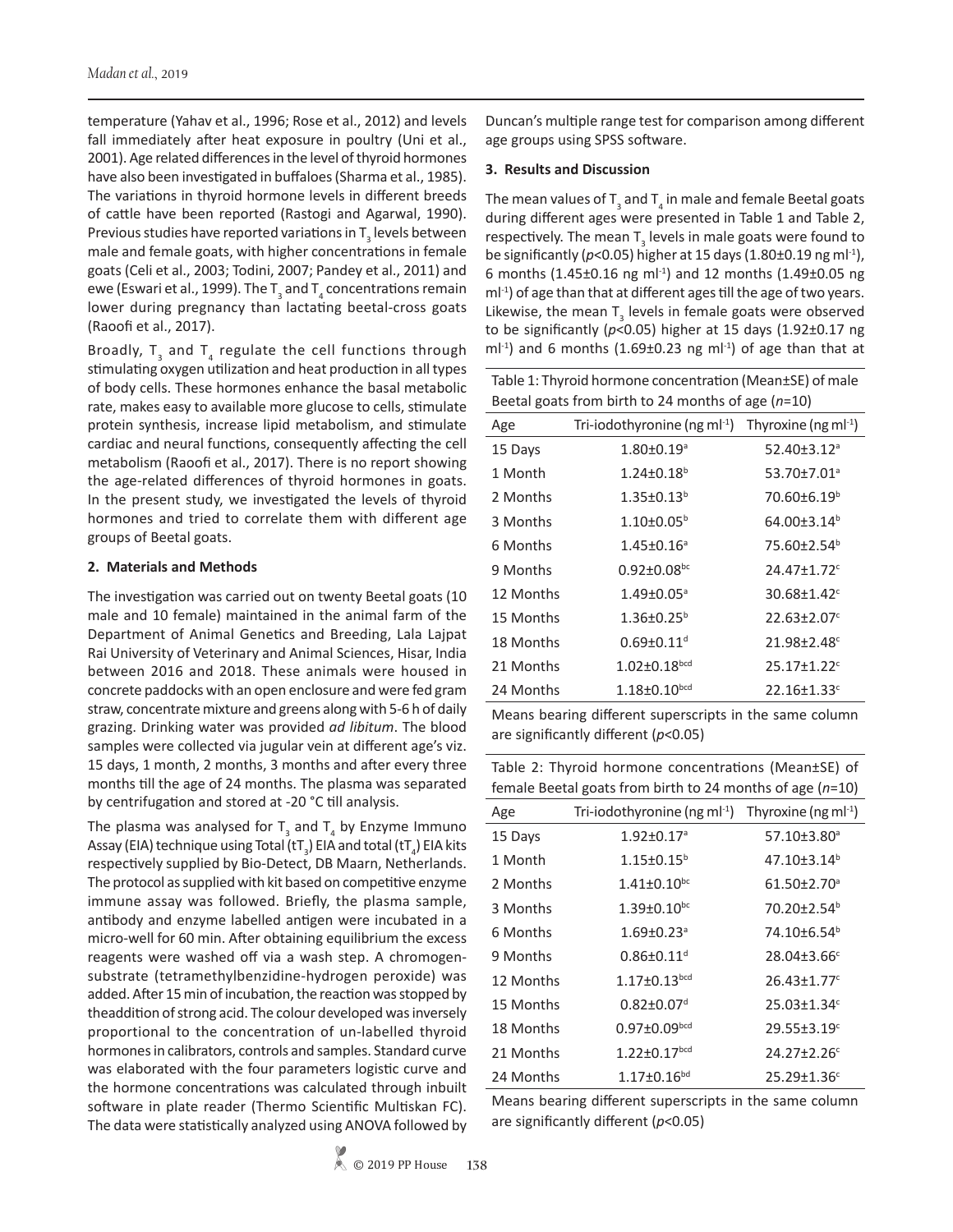different ages till the age of two years. The mean  ${\sf T}_4$  levels in male goats were significantly (*p*<0.05) higher for 2 months  $(70.60\pm6.19 \text{ ng m}^{-1})$ , 3 months  $(64.00\pm3.14 \text{ ng m}^{-1})$  and 6 months (75.60 $\pm$ 2.54 ng ml $^{-1}$ ) of age than those found at different ages till the age of two years. The mean  ${\sf T}_4$  levels in female goats were significantly (*p*<0.05) higher for 3 months  $(70.20 \pm 2.54 \text{ ng ml}^{-1})$  and 6 months  $(74.10 \pm 6.54 \text{ ng ml}^{-1})$  of age than that at different ages till the age of two years. There was no statistically significant difference between sexes, but in female goats, the values were found to be non-significantly higher than male goats during respective ages.

Thyroid hormones are known to be important modulators of developmental processes and general metabolism in mammals (Kaneko et al., 2008). These have been shown to be crucial for growth, development, energy metabolism and reproduction (Eiler, 2005) and may induce molt in hens (Gulde et al., 2010). There are different factors which regulate thyroid hormone levels in different species of animals like seasonal and age-related variations have been reported in buffalo (Sharma et al., 1985; Rose et al., 2012). In the present study, the higher level of thyroid hormones (T<sub>3</sub> and T<sub>4</sub>) in early age group in Beetal goats are in close agreement with those reported in goats (Colavita et al., 1983; Bhooshan et al., 2010) and buffalo (Sharma et al., 1985). This is the first report that explains the age associated variations in thyroid hormones in Beetal goats. The thyroid hormones (T<sub>3</sub> and T<sub>4</sub>) levels in Beetal goats were found to be highest at 15 days of age, decreased at one month of age and increased at 2-6 months (pre-pubertal growing period) of age and thereafter decreased and remained almost constant until 24 months of age.

The exact significance of higher thyroid hormone levels in young age is not known. However, it is worth mentioning that in early age the lambs are under considerable stress and the higher levels of thyroid hormones may be one of the mechanisms to counteract the stress by elevating basal metabolic rate. The pre-pubertal rise in thyroid hormones have been reported in buffaloes (Sharma et al., 1985). The thyroid hormones are also involved in lipogenesis in goats (Yao et al., 2016) and amino acid metabolism (Carew et al., 1998). The higher levels of thyroid hormones in pre-pubertal growing period may be having role in enhanced synthesis of proteins andgain in body weight. The insignificantly higher levels of thyroid hormones in female goats than male goats during respective ages are in accordance with the findings of Polat et al. (2014) in goats.

The growth hormone and thyroid hormones are involved in metabolism of carbohydrates, lipidsand proteins (Pineda and Dooley, 2008). Previously, the occurrence of higher levels of growth hormone during young and growing stage in cattle (Rose, 2012) has been reported. Kaminsky et al. (2012) suggested that growth hormone potentiates thyroxine effects on oxidative metabolism. Seven out of ten female goats showed estrus signs and were pregnant during the collection of

blood samples at the age of 18 months and 21 months, but no significant changes in thyroid hormones levels were observed during these reproductive changes. Thus, it issuggested that higher levels of thyroid hormones during young and growing stage in Beetal goats have metabolic regulatory role in growth and development, probably through synergistic action with growth hormone. Moreover, earlier studies have proved that thyroid function is interrelated closely with the growth hormone/insulin-like growth factor-I (IGF-I), consequently, thyroid hormone levels may influence feed intake, which in turn, affects IGF-I levels, and may modify IGF-I concentrations through effects on GH secretion or receptor levels (Nikolič et al., 1997; Svanberg et al., 2001).

# **4. Conclusion**

The results from present investigation indicated that  $T_{3}$  and  $T_4$  concentrations remained similar for either of sex in Beetal goats. The higher concentrations of these hormones during early stage of development indicated role in growth and development by altering the cellular metabolism. Thyroid hormones may be used to induce the body development, as it works through growth hormone, however, study is warranted to confirm the mechanism of synergistic action in both male and female goats.

# **5. References**

- Bhooshan, N., Kumar, P., Singh, S.K., Yadav, M.C., 2010. Status of thyroid hormonesin blood plasma of goats at different ages and their correlation with otherbiochemical parameters. Indian Journal of Animal Science, 80, 634–637.
- Carew, L.B., Evarts, K.G., Alster, A., 1998. Growth, feed intake and plasma thyroidhormone levels in chicks fed dietary excess essential amino acids. Poultry Science 77, 295–298.
- Celi, P., Sere, E., Celi, R., Parmeggiani, A., Di Trana, A., 2003. Relationships between blood hormonal concentrations and secondary fibre shedding in young cashmerebearing goats at their first moult. Animal Science 77, 371–381.
- Colavita, G.P., Debenedetti, A., Ferri, C., Lisi, B., Lucaroni, A., 1983. Plasmaconcentrationsof thyroid hormones in the domestic goats. Seasonal variations inrelation to age. Bollettino della Societa Italiana di Biologia Sperimentale 59, 79–785.
- Dhanda, A.O.P., Kundu, R.L., 2001. Effect of climate on the seasonalendocrine profile of native and crossbred sheep under semi-arid conditions. Tropical Animal Health and Production 33, 241–252.
- Eiler, H., 2005. The endocrine glands. In: Dukes' Physiology of Domestic Animals, 12<sup>th</sup> ed. Panima Publishing Corporation, New Delhi, 621–669.
- Eswari, S., Viswanathan, S., Leela, V., Nayeem, M., 1999. Influence of age and sex on thyroxine secretion rate